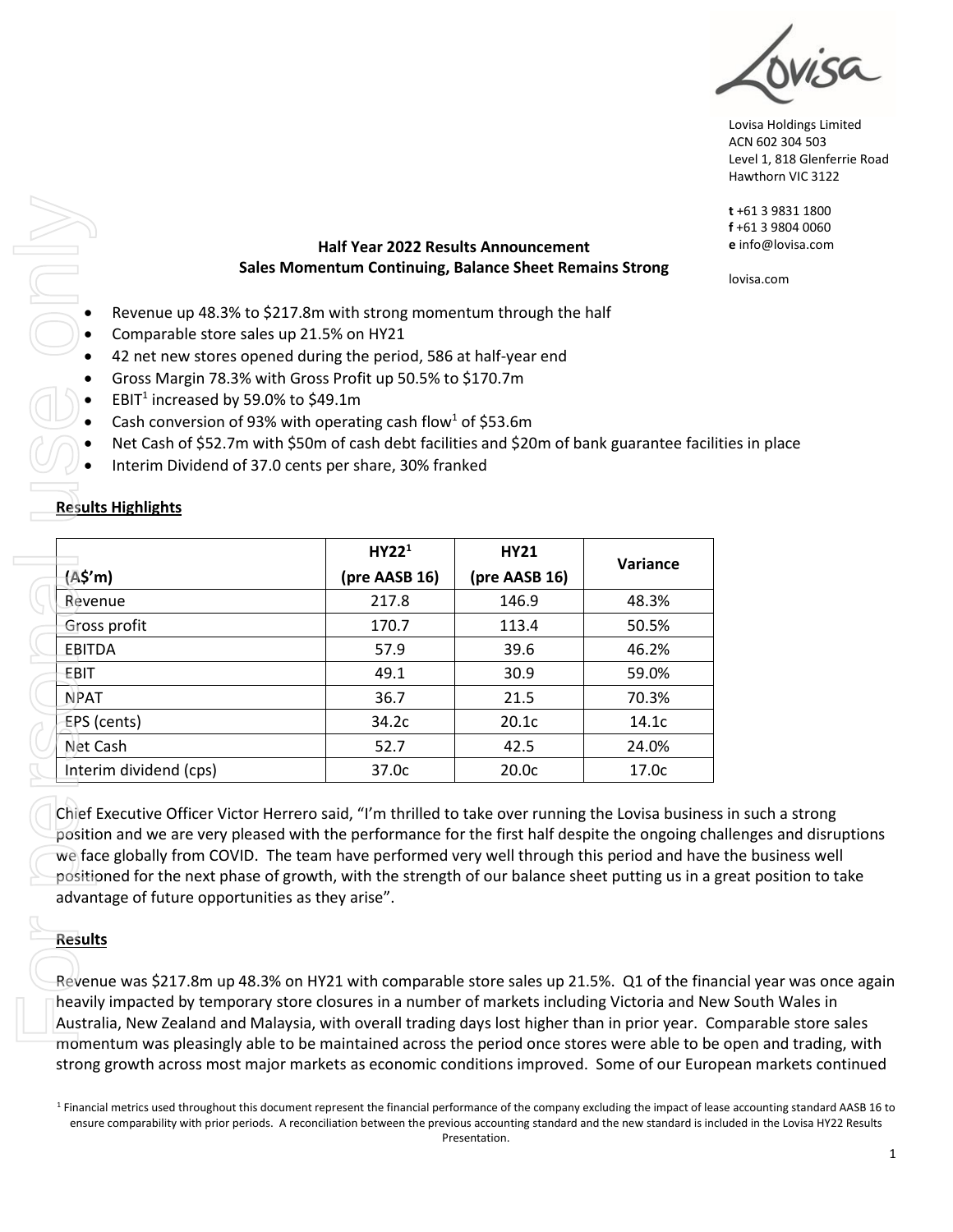

to be impacted by COVID related restrictions through the period, and sales in our Asian markets continued to be slow to recover as a result of low tourism and continued local movement restrictions in place resulting in lower mall foot traffic.

Gross Profit was up 50.5% on HY21 with Gross Margin at 78.3% impacted by continued higher freight costs due to COVID surcharges on freight rates, however this impact was offset by favourable exchange rates compared to prior year.

Cost of Doing Business (CODB) for the period was higher at 51.8% to sales, with logistics costs remaining at significantly higher levels than pre COVID levels due to global supply chain disruptions, and increased inflationary pressures also seen on labour costs across most markets. CODB was also impacted by the temporary store closures experienced across a number of markets in the period, with much lower levels of wage subsidies and rent abatements available compared to prior year to offset the impact of lost sales. Also impacting on CODB for the period was the cost of the CEO sign-on bonus and LTI, which were offset by the reversal of prior year LTI cost associated with the outgoing Managing Director's LTI. Frecove<br>
Gross<br>
Surcha<br>
Cost o<br>
Cost o<br>
Cost o<br>
Cost o<br>
Cost o<br>
Cost o<br>
Cost o<br>
Cost o<br>
Cost o<br>
Cost o<br>
Cost o<br>
Conlab<br>
The Bodyme<br>
Capita<br>
Capita<br>
Capita<br>
Capita<br>
Capita<br>
Capita<br>
Capita<br>
Cour cost of Preflect<br>
Che Bodyme<br>

Cash flow was again strong despite catch up on some deferred rent payments during the period and higher stock holdings due to the implementation of the additional warehouse in Poland and to mitigate the risk of supply chain disruptions, with cash from operations before interest and tax of \$54m, and operating cash conversion of 93%.

Capital expenditure for the period was \$13.7m predominantly from new store fit outs, up \$7.3m on prior year as the pace of new store opening increased with 41 new company owned stores built for the period. Cash tax payments for the period were low as a result of lower instalment rates due to lower prior year profits and outstanding tax liabilities in relation to FY21 that will be settled in the second half. Cash taxes in the current period were also impacted by higher profit contributions from markets with prior year tax losses.

Our continued strong balance sheet position has enabled the Board to announce an interim dividend of 37.0 cents, reflecting the strong cash outcome for the period and the ongoing strong balance sheet position.

The Board will continue to assess dividend levels each half year and determine the appropriate level of dividend based on profitability, cash flows, and future growth capex requirements. The Board do not currently have a specific dividend payout ratio and will continue to base dividends on the cash flow needs of the company and the structure of the balance sheet.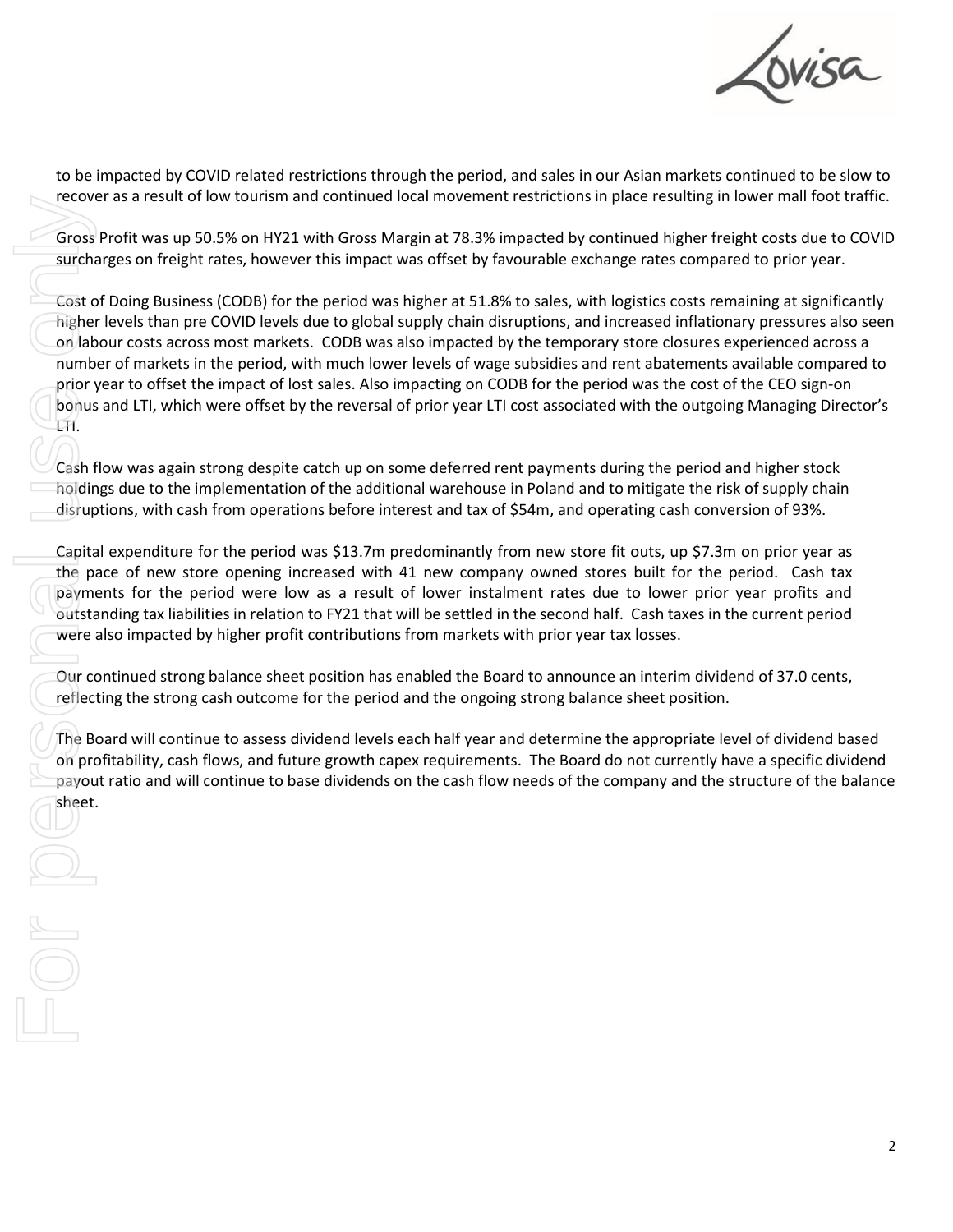

#### **Store Growth**

A key driver of future growth for Lovisa is the continued global store roll out. The company opened a further net 42 stores during the period, taking the store network to 586 stores globally across 22 countries, including 2 new franchise markets in the Middle East (Cyprus and Lebanon).

| Store number growth                                                                                                                                                                      |                |             |      |            |                |  |  |
|------------------------------------------------------------------------------------------------------------------------------------------------------------------------------------------|----------------|-------------|------|------------|----------------|--|--|
| Country                                                                                                                                                                                  | <b>HY22</b>    | <b>FY21</b> | HY21 | Var 6 mths | Var YOY        |  |  |
| Australia                                                                                                                                                                                | 158            | 153         | 156  | 5          | 2              |  |  |
| New Zealand                                                                                                                                                                              | 24             | 24          | 24   | 0          | 0              |  |  |
| Singapore                                                                                                                                                                                | 18             | 18          | 19   | 0          | (1)            |  |  |
| Malaysia                                                                                                                                                                                 | 29             | 28          | 28   | 1          | $\mathbf{1}$   |  |  |
| South Africa                                                                                                                                                                             | 67             | 64          | 63   | 3          | 4              |  |  |
| United Kingdom                                                                                                                                                                           | 41             | 41          | 42   | 0          | (1)            |  |  |
| France                                                                                                                                                                                   | 58             | 52          | 25   | 6          | 33             |  |  |
| Germany                                                                                                                                                                                  | 38             | 38          | 0    | 0          | 38             |  |  |
| <b>Belgium</b>                                                                                                                                                                           | 10             | 8           | 0    | 2          | 10             |  |  |
| Switzerland                                                                                                                                                                              | 7              | 8           | 0    | (1)        | 7              |  |  |
| Netherlands                                                                                                                                                                              | 6              | 6           | 0    | 0          | 6              |  |  |
| Austria                                                                                                                                                                                  | 3              | 3           | 0    | 0          | 3              |  |  |
| Luxembourg                                                                                                                                                                               | $\overline{2}$ | 2           | 0    | 0          | $\overline{2}$ |  |  |
| <b>USA</b>                                                                                                                                                                               | 81             | 63          | 62   | 18         | 19             |  |  |
| Middle East                                                                                                                                                                              | 44             | 36          | 36   | 8          | 8              |  |  |
| Vietnam                                                                                                                                                                                  | $\mathbf 0$    | 0           | 5    | 0          | (5)            |  |  |
| Total                                                                                                                                                                                    | 586            | 544         | 460  | 42         | 126            |  |  |
| in the USA, with stores now trading across 19 states.<br>The pace of rollout in existing markets remained slower than we would have liked with logistics and<br>delaying store openings. |                |             |      |            |                |  |  |

The rollouts in the US and France continued during the period with 6 new stores opened in France in the period and 18 in the USA, with stores now trading across 19 states.

The pace of rollout in existing markets remained slower than we would have liked with logistics and contractor issues delaying store openings.

## **Digital Update**

Our focus on our digital capabilities has improved our execution in this area over the past 2 years, with this sales channel becoming a more important part of our overall customer offering and delivering sales growth for the period of 36% on the same time last year. With local sites operational in local currency and languages servicing all of our company owned markets, we now have an improved platform from which to enhance our customer proposition. We continue to focus on improving our order fulfilment capability with the implementation of dedicated online fulfilment warehouses in key markets, and our new European warehouse in Poland also servicing European online customers. We have made good progress online but believe we are still in the infancy stage with our global online offering and we are continuing to invest to support and drive ongoing growth in this area whilst remaining focused